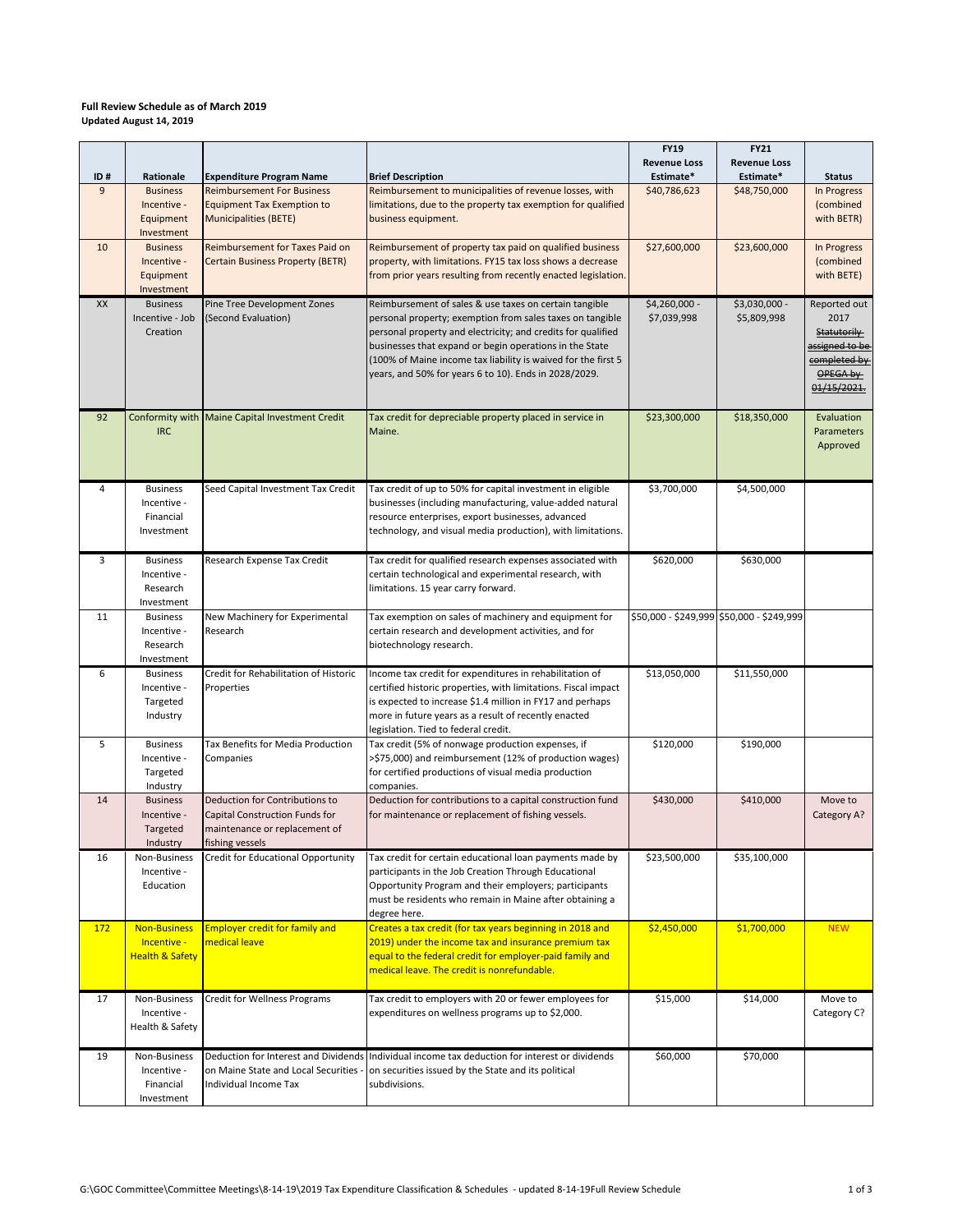## **Full Review Schedule as of March 2019 Updated August 14, 2019**

|         |                                                           |                                                                                                                                                                                                                                                                            |                                                                                                                                                                                                                                                                                 | FY19                             | <b>FY21</b>                               |                      |
|---------|-----------------------------------------------------------|----------------------------------------------------------------------------------------------------------------------------------------------------------------------------------------------------------------------------------------------------------------------------|---------------------------------------------------------------------------------------------------------------------------------------------------------------------------------------------------------------------------------------------------------------------------------|----------------------------------|-------------------------------------------|----------------------|
| ID#     | Rationale                                                 | <b>Expenditure Program Name</b>                                                                                                                                                                                                                                            | <b>Brief Description</b>                                                                                                                                                                                                                                                        | <b>Revenue Loss</b><br>Estimate* | <b>Revenue Loss</b><br>Estimate*          | <b>Status</b>        |
| 20      | Non-Business<br>Incentive -<br>Financial<br>Investment    | Deduction for Interest and Dividends<br>on U.S., Maine State and Local<br><b>Securities</b>                                                                                                                                                                                | Corporate income tax deduction for interest or dividends<br>on securities issued by the State and its political<br>subdivisions.                                                                                                                                                |                                  | \$20,000 - \$100,000 \$20,000 - \$100,000 |                      |
| 18      | Non-Business<br>Incentive                                 | <b>Earned Income Credit</b><br>Note: The amount shown is the<br><b>General Fund Revenue loss from</b><br><b>EITC</b> net of reimbursements from<br>TANF funds for the EITC. The gross<br>revenue reduction from the EITC is<br>approximately \$10.2 million in FY<br>2018. | Tax credit equal a percentage of the federal earned income<br>tax credit (EITC) received that year; EITC is a credit for<br>individuals who have earned income under a certain limit.                                                                                           | \$2,850,000                      | \$2,800,000                               |                      |
| 37      | Tax Relief -<br>Individuals                               | <b>Additional Standard Deduction for</b><br>the Blind and Elderly                                                                                                                                                                                                          | Additional \$1,550 standard deduction if single, or \$1,250 if<br>married available to taxpayers who are blind beginning in<br>tax year 2016.                                                                                                                                   | \$8,500,000                      | \$9,600,000                               |                      |
| 29      | Tax Relief -<br>Individuals                               | Income Tax Credit for Child &<br>Dependent Care Expense                                                                                                                                                                                                                    | Tax credit for child and dependent care expenses in the<br>amount of 25% of the federal tax credit; the credit doubles<br>for expenses incurred for quality child care services.<br>Maximum of \$500.                                                                           | \$4,100,000                      | \$4,000,000                               |                      |
| 30      | Tax Relief -<br>Individuals                               | Deduction for Pension Income & IRA<br><b>Distributions</b>                                                                                                                                                                                                                 | Deduction for pension benefits received under employee<br>retirement plans and taxable distributions from individual<br>retirement accounts, up to \$10,000.                                                                                                                    | \$31,100,000                     | \$30,900,000                              |                      |
| 31      | Tax Relief -<br>Individuals                               | Deduction for Social Security<br>Benefits Taxable at Federal Level                                                                                                                                                                                                         | Deduction for social security benefits and railroad<br>retirement benefits.                                                                                                                                                                                                     | \$91,000,000                     | \$103,000,000                             |                      |
| 32      | Tax Relief -<br>Individuals                               | Property Tax Fairness Credit                                                                                                                                                                                                                                               | Property tax credit for Maine residents based on a formula,<br>not to exceed \$600 for those under 65 years of age, or<br>\$900 for those over 65, with income limitations.                                                                                                     | \$25,700,000                     | \$24,900,000                              |                      |
| 26      | Tax Relief -<br>Individuals                               | Credit for Modifications to Make<br><b>Homes Accessible</b>                                                                                                                                                                                                                | Tax credit to individuals for a portion of the cost incurred in<br>modifying a home to make it accessible for a person with a<br>disability or physical hardship. Effective for tax years<br>beginning on or after January 1, 2017.                                             | \$11,000                         | \$21,000                                  |                      |
| 27      | Tax Relief -<br>Individuals                               | Sales Tax Fairness Credit                                                                                                                                                                                                                                                  | Tax credit to provide sales tax relief to low and middle<br>income families.                                                                                                                                                                                                    | \$25,800,000                     | \$24,300,000                              |                      |
| 28      | Tax Relief -<br>Individuals                               | Adult Dependent Care Credit                                                                                                                                                                                                                                                | Tax credit to individuals for a portion of adult dependent<br>care expenses paid including expenses for adult day care,<br>hospice services or respite care.                                                                                                                    | \$16,000                         | \$15,000                                  |                      |
| 33      | Tax Relief -<br>Targeted<br>Industry                      | <b>Railroad Track Materials</b>                                                                                                                                                                                                                                            | Tax exemption on sales of railroad track materials for<br>installation on railroad lines within the State.                                                                                                                                                                      | \$1,280,000                      | \$1,380,000                               |                      |
| 34      | Tax Relief -<br>Targeted<br>Industry                      |                                                                                                                                                                                                                                                                            | Refund of Sales Tax on Purchases of Refund of sales tax paid on purchases of parts and supplies \$50,000 - \$249,999 \$50,000 - \$249,999<br>Parts and Supplies for Windjammers   for use for operation, repair or maintenance of a<br>windjammer providing commercial cruises. |                                  |                                           |                      |
| 36      | Tax Relief -<br>Individual or<br>Targeted<br>Industry     | Certain Telecommunications<br>Services                                                                                                                                                                                                                                     | Tax exemption on sales of interstate and international<br>telecommunications services.                                                                                                                                                                                          | \$11,260,000                     | \$12,100,000                              |                      |
| 154     | Specific Policy<br>Goal/Mandate                           | Partial Cigarette Stamp Tax<br><b>Exemption for Licensed Distributors</b>                                                                                                                                                                                                  | Allows licensed cigarette distributors to purchase cigarette<br>stamps with a face value of \$2 at a discount of 1.15%.<br>(General Fund)                                                                                                                                       | \$1,750,000                      | \$1,784,721                               |                      |
| 155     | Specific Policy<br>Goal/Mandate                           | Air & Water Pollution Control<br><b>Facilities</b>                                                                                                                                                                                                                         | Tax exemption on sales of certified air and water pollution<br>control facilities and parts or accessories, construction<br>materials, and chemicals or supplies of these facilities.                                                                                           | \$500,000 -<br>\$1,999,998       | \$500,000 -<br>\$1,999,998                |                      |
| 165     | Administrative<br>Burden                                  | Sales Through Coin Operated<br><b>Vending Machines</b>                                                                                                                                                                                                                     | Tax exemption on sales of certain products through<br>vending machines by retailers who make the majority of<br>their sales via vending machines.                                                                                                                               | \$460,000                        | \$490,000                                 |                      |
| $\,1\,$ | <b>Business</b><br>Incentive -<br>Financial<br>Investment | New Markets Capital Investment<br>Credit                                                                                                                                                                                                                                   | Tax credits of up to 39% of a project's total cost for<br>qualified equity investments in low-income community<br>businesses made via a community development entity,<br>with limitations.                                                                                      | \$15,252,000                     | \$6,569,000                               | Reported out<br>2017 |